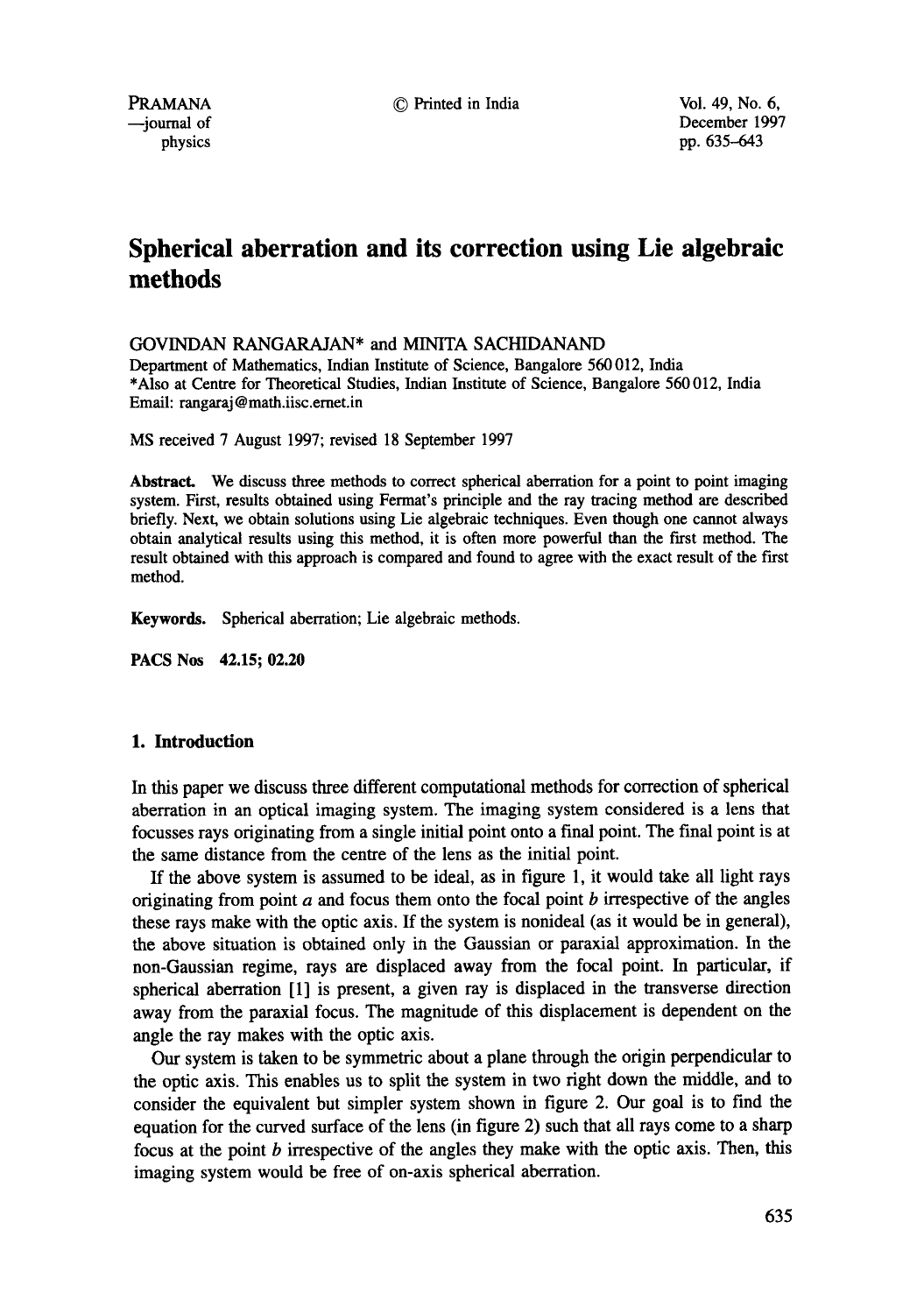

Figure 1. An ideal point-to-point imaging system. It takes all light rays originating at a point  $a$  and focusses them onto the focal point  $b$ . Points  $a$  and  $b$  are equidistant (at a distance  $t + l$ ) from the centre of the lens. The thickness of the lens along the optic axis is 2t. Our choice of coordinate system is also indicated in the figure.



Figure 2. A simpler imaging system equivalent to the original one given in figure 1. Refractive index  $n_2 = 1$  in our case.

In the next section, we directly use Fermat's principle to derive the known analytic expression [1] for the surface of the lens. However, such analytic expressions are possible only for special systems. In the subsequent sections, we compute the surface using more powerful methods that can be used to obtain solutions systematically for general optical systems. In the present case, the exact solution allows us to benchmark solutions obtained using the latter methods. We also briefly describe the result using the method of ray tracing.

In  $\S$ 3, we introduce the Lie algebraic treatment of optical systems. This method is applied to the problem at hand in  $\S 4$ , and the results are shown to agree with the exact solution. We give our conclusions in the final section.

**636 Pramana - J. Phys., Vol. 49, No. 6, December 1997**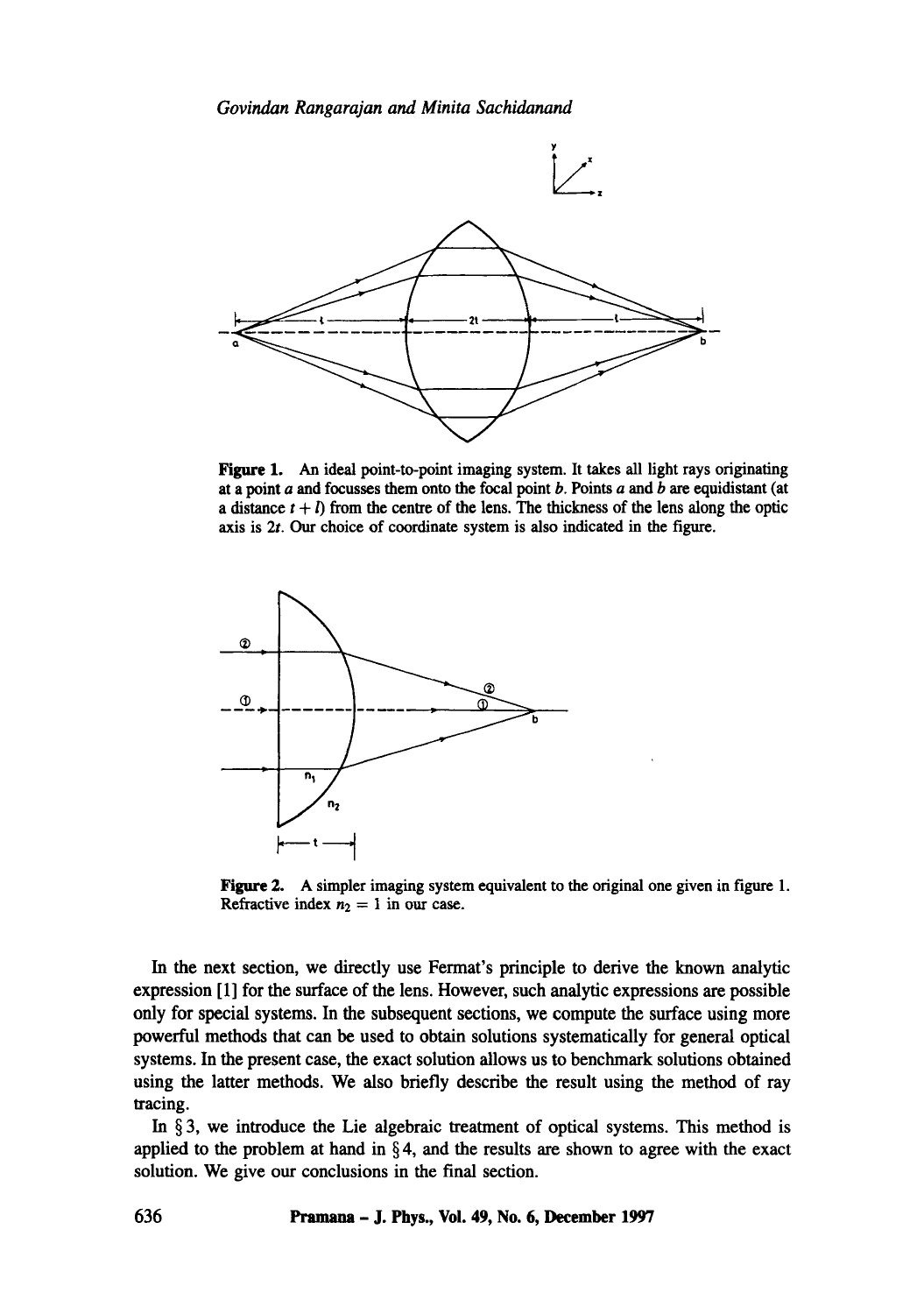*Spherical aberration and its correction* 

### **2. Exact solution using Fermat's principle**

In this section, we derive the equation for the surface of the lens using Fermat's principle. For our optical system (see figure 2), this principle states that rays 1 and 2 should have the same optical path length. Thus (in the  $y - z$  plane)

$$
A = n(t+z) + \sqrt{(l-z)^2 + y^2} = nt + l,
$$
\n(2.1)

where n is the index of refraction of the lens, t is its thickness along the optic axis and  $l$  is **its** focal length.

Solving the above equation, we obtain z as a function of y (we pick the solution where z decreases as y increases, this being the physically appropriate solution for our problem):

$$
z = \frac{l}{n+1} \left[ 1 - \sqrt{1 + \frac{(n+1)y^2}{(n-1)l^2}} \right].
$$
 (2.2)

In fact, this is an equation for a hyperbola. Expanding the square root, we get

$$
z=-\frac{y^2}{2l(n-1)}+\frac{(n+1)y^4}{8l^3(n-1)^2}-\frac{(n+1)^2y^6}{16l^5(n-1)^3}+\frac{5(n+1)^3y^8}{128l^7(n-1)^4}+\cdots
$$
 (2.3)

Thus we have succeeded in obtaining the exact shape of a lens such that our point-topoint imaging systems are free of on-axis spherical aberration. This solution will enable us to verify the correctness of results obtained using the Lie algebraic methods.

One can rederive the equation for the surface of the lens using the method of ray tracing. Employing Snell's law, the following differential equation satisfied by the surface of the lens can be obtained as

$$
\frac{dz}{dy} = \frac{y}{(l-z) - n[(l-z)^2 + y^2]^{1/2}}.
$$
\n(2.4)

The above differential equation can be solved numerically to obtain the equation for the surface of the lens. It can also be easily verified that the exact solution derived earlier [cf. eq. (2.2)] satisfies this differential equation.

#### **3. Lie algebraic techniques in optics**

In this section, we consider the application of Lie algebraic techniques to a general optical system  $[2, 3]$  with the optic axis oriented along the z-direction. We assume the optical system to be axially symmetric about the z-axis and also symmetric with respect to reflections through some plane containing the z-axis.

The optical path length A of a general ray going from the plane  $z^i$  to the plane  $z^f$  is defined as follows:

$$
A = \int_{a}^{b} n(r) \, \mathrm{d}s,\tag{3.1}
$$

where  $n(r)$  is the index of refraction at a point r and s is the distance parameter along a curve joining points  $a$  and  $b$ . Taking  $z$  to be the independent variable, the distance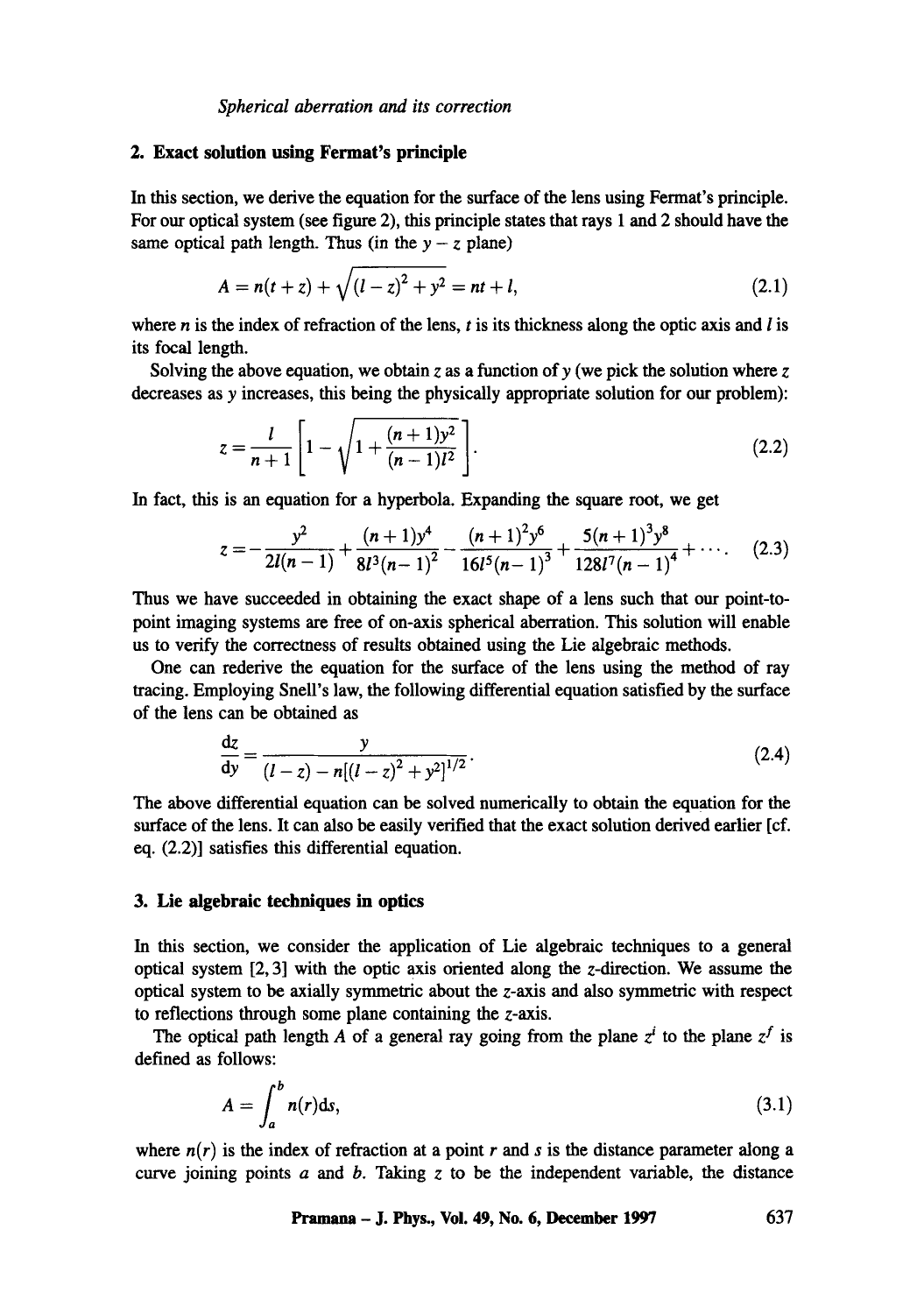function  $ds$  (in  $A$ ) now becomes

$$
ds = (dx2 + dy2 + dz2)1/2 = (1 + x2 + y2)1/2 dz,
$$
\n(3.2)

where the prime denotes differentiation with respect to  $z$ . Thus

$$
A = \int_{z^i}^{z^j} n(x, y, z)(1 + x^2 + y^2)^{1/2} dz.
$$
 (3.3)

Comparing this with the action functional in mechanics [4], the integrand in the expression for  $A$  can be identified as the Lagrangian  $L$  for our system

$$
L = n(x, y, z)(1 + x2 + y2)1/2.
$$
 (3.4)

We can also define the conjugate momenta:

$$
p_x = \frac{\partial L}{\partial x'} = n(x, y, z) \frac{x'}{[1 + x'^2 + y'^2]^{1/2}},
$$
  
\n
$$
p_y = \frac{\partial L}{\partial y'} = n(x, y, z) \frac{y'}{[1 + x'^2 + y'^2]^{1/2}}.
$$
\n(3.5)

Apart from the factor of  $n$ , these are just the direction cosines of the ray. Using these, we obtain the Hamiltonian in the usual way:

$$
H = -[n^2(x, y, z) - p_x^2 - p_y^2]^{1/2}.
$$
\n(3.6)

In Lie perturbation theory, instead of solving the Hamilton's equations of motion directly, one solves the problem in the following map form

$$
w^f = \mathcal{M}w^i,\tag{3.7}
$$

where  $M$  is a nonlinear symplectic map mapping the initial values of the phase-space 4vector  $w = (x, y, p_x, p_y)$  to its final values. For further details see ref. [5]. There is a standard procedure to obtain  $M$  from the Hamiltonian which is described elsewhere [6]. It can be further shown that  $M$  can be factorized as follows:

$$
\mathcal{M} = e^{i f_2} e^{i f_3} e^{i f_4} \cdots e^{i f_n} \cdots, \tag{3.8}
$$

where  $f_m$ 's are homogeneous polynomials of degree m in the phase space variables. The quantity *:*  $f_m$  : is the Lie operator associated with the function  $f_m$  and is defined by its action on a general phase-space function  $g$  as follows:

$$
f_m \colon g = [f_m, g], \tag{3.9}
$$

where  $\left[ , \right]$  denotes the usual Poisson bracket. Finally, we define the Lie transformation associated with the Lie operator  $:f_m$ : as

$$
\exp(\,f_m\,)\,=\,\sum_{n=0}^{\infty}\,\frac{f_m\,r^n}{n!}\,. \tag{3.10}
$$

It can be shown [2, 3] that the various  $f_m$ 's occuring in the factored form of M have a definite physical interpretation for an imaging system. The  $f_2$ 's represent paraxial

#### **638 Pramana - J. Phys., Vol. 49, No. 6, December 1997**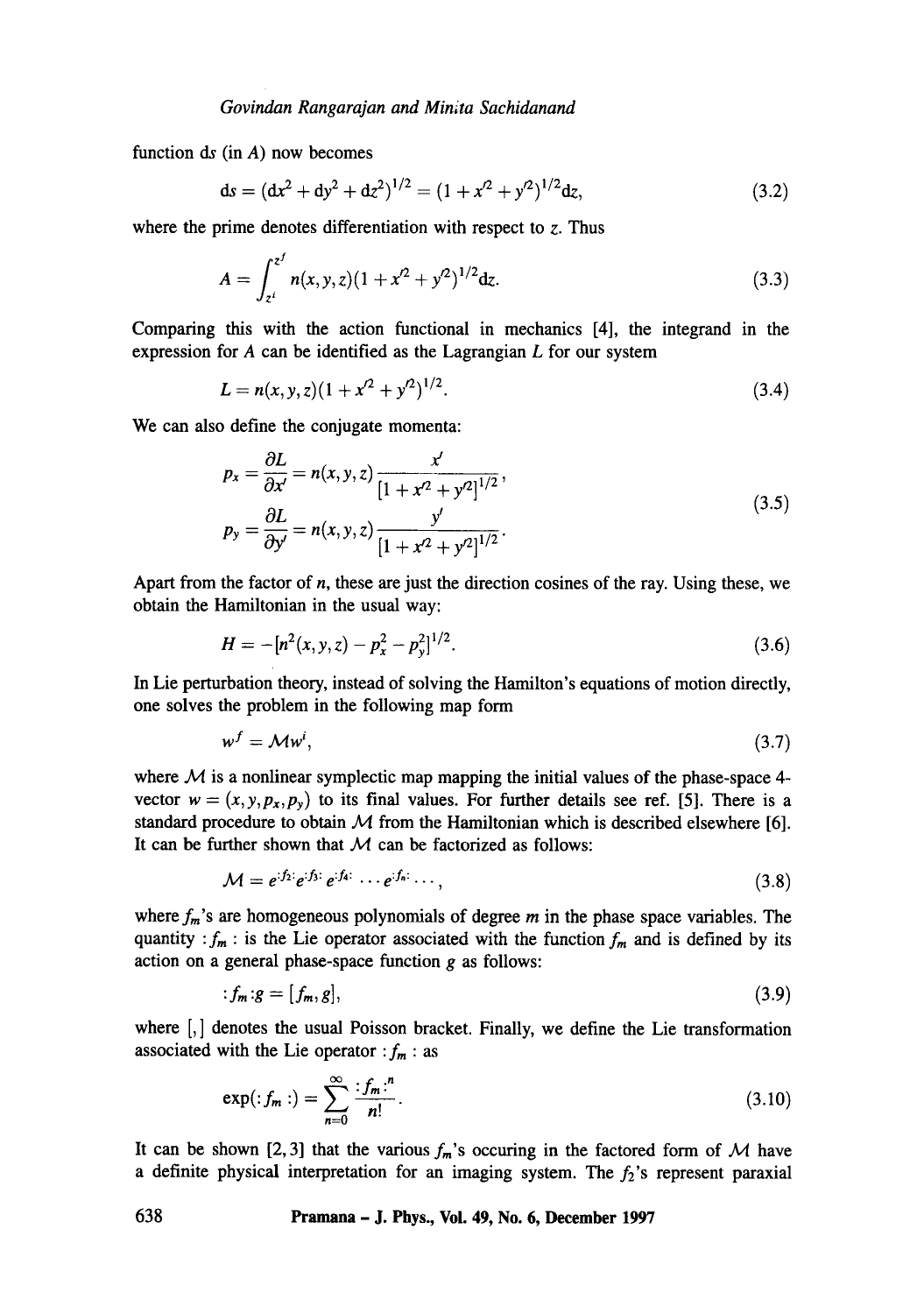optics, the  $f_3$ 's are related to second order aberrations, the  $f_4$ 's to third order aberrations and so on.

We end this section by writing down the symplectic map for two systems which will be used later. First, consider the simple case of transit through a slab of thickness  $l$  with refractive index  $n$ . It can be easily shown that the symplectic map corresponding to this system is given by

$$
\mathcal{M} = \exp[l \cdot (n^2 - p^2)^{1/2}], \tag{3.11}
$$

where  $p = (p_x, p_y)$ . In the factorized form, this is given as

$$
\mathcal{M} = \exp\left(-\frac{l}{2n} p^2\right) \exp\left(-\frac{l}{8n^3} (p^2)^2\right)
$$
  
 
$$
\times \exp\left(-\frac{l}{16n^5} (p^2)^3\right) \exp\left(-\frac{5l}{128n^7} (p^2)^4\right) \cdots,
$$
 (3.12)

where  $p^2 = p_x^2 + p_y^2$ . In order to verify this equation, note that

$$
p^f = \mathcal{M}p^i = p^i,\tag{3.13}
$$

$$
q^{f} = \mathcal{M}q^{i} = q^{i} + l p^{i} / [n^{2} - (p^{i})^{2}]^{1/2}, \qquad (3.14)
$$

where  $q = (x, y)$ . Using (3.5) in the above equations we get

$$
p^f = p^i, \quad q^f = q^i + l(q^i)^i. \tag{3.15}
$$

Remembering that  $q' = \frac{dq}{dz}$ , we see that this is just what would be expected for transit through a distance  $l$  along the z-axis.

Note that only even powers of p occur in the expression for  $M$  in (3.12). This is in fact true for all optical systems having the assumed axial and reflection symmetries. These symmetries imply that only the phase space variables  $p^2$ ,  $p \cdot q$  and  $q^2$  (and their various combinations and powers) can occur in  $f_m$ 's. This automatically implies that only even degree homogeneous polynomials i.e.  $f_2$ ,  $f_4$ , etc. are allowed.

Next, we consider propagation of a light ray through the system given in figure 3. We again assume axial and reflection symmetries. The surface of the interface is parametrized by the equation

$$
z^{s} = \beta_2(x^2 + y^2) + \beta_4(x^2 + y^2)^2 + \beta_6(x^2 + y^2)^3 + \beta_8(x^2 + y^2)^4 + \cdots
$$
 (3.16)

After some computation, one finds the  $M$  (truncated to order 8) for such a surface to be

$$
\mathcal{M} = e^{i f_2} e^{i f_4} e^{i f_5} e^{i f_8},\tag{3.17}
$$

where

$$
f_2 = \beta_2(n_1 - n_2)q^2 \tag{3.18}
$$

and

$$
f_4 = -\beta_2^3 \frac{(n_1 - n_2)}{n_1} \left[ n_1 \left( 2 - \frac{\beta_4}{\beta_2^3} \right) - 2n_2 \right] (q^2)^2
$$
  
+ 2\beta\_2^2 \frac{(n\_1 - n\_2)}{n\_1} q^2 (p \cdot q) + \frac{\beta\_2 (n\_1 - n\_2)}{2n\_1 n\_2} q^2 p^2. (3.19)

**Pramana - J. Phys., Vol. 49, No. 6, December 1997 639**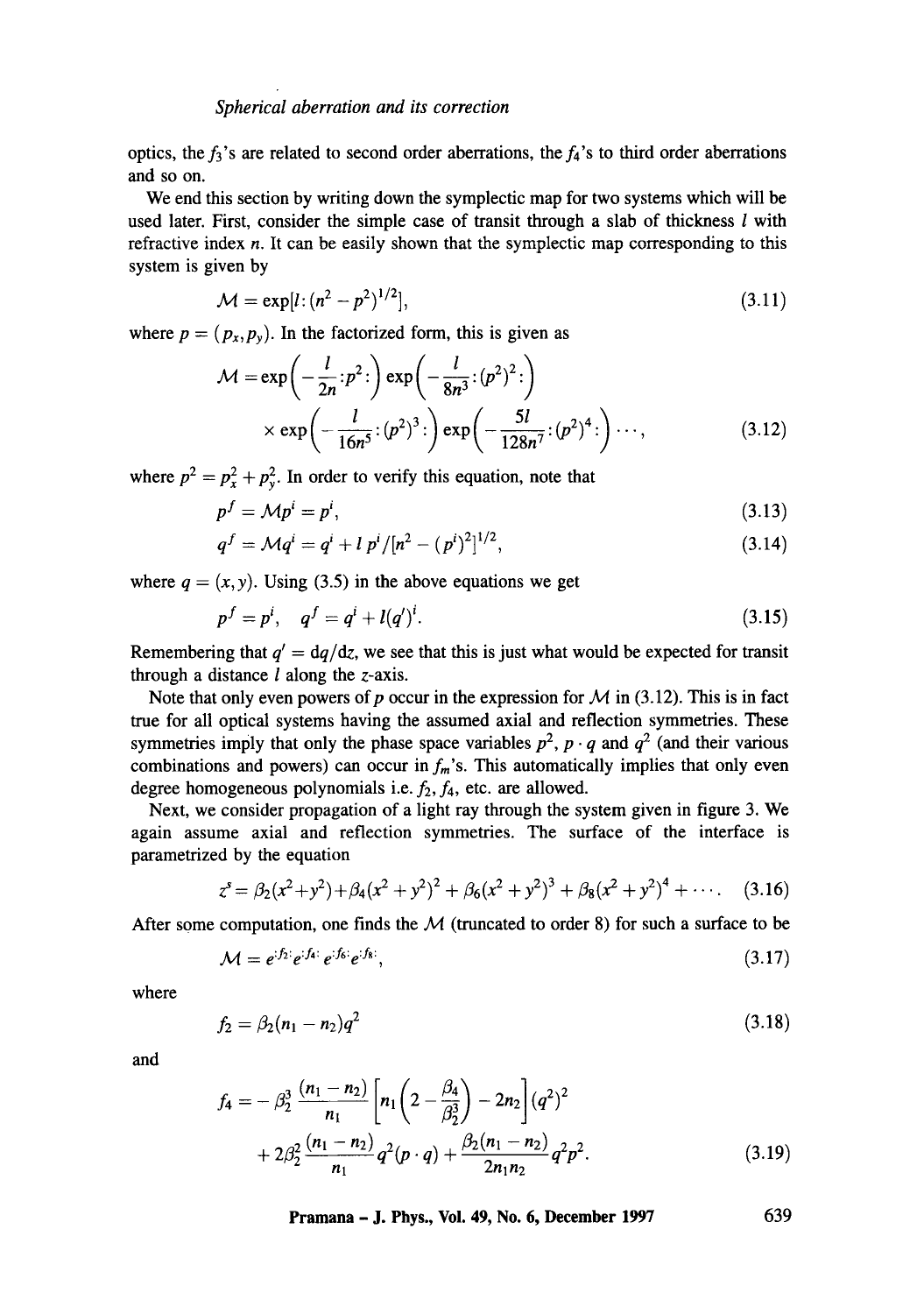*Govindan Rangarajan and Minita Sachidanand* 



Figure 3. An (axially symmetric) optical system consisting of an interface separating media of refractive indices  $n_1$  and  $n_2$ . A ray originating at  $z<sup>i</sup>$  with initial conditions  $q<sup>i</sup>$ and  $p^i$  passes through the interface and terminates at  $z^f$  with final conditions  $q^f$  and  $p<sup>f</sup>$ . The interface is parametrized by the equation  $z<sup>s</sup> = g(q<sup>s</sup>)$ .

The expressions for  $f_6$  and  $f_8$  are too long to be documented here. Since we have truncated  $M$  to order 8, the error made in using this truncated expression is also of order 8.

#### **4. Correction of spherical aberration using Lie algebraic method**

Before applying the Lie algebraic method to our problem, we briefly describe our plan of action. We will first construct the symplectic map  $\mathcal M$  (up to order 8) corresponding to our optical system (see figure 2). Since we include all terms up to  $f_8$  in  $\mathcal{M}$ , we would have taken into account all aberrations up to the seventh order.  $M$  will depend on the surface of the lens and hence on  $\beta_2$  through  $\beta_8$  [cf. eq. (3.16)]. Next, we will require that our map satisfy a set of conditions which ensure that  $M$  (and hence our system) is free of spherical aberration up to seventh order. Since  $\mathcal M$  is a function of  $\beta_i$ 's, this would be equivalent to the statement that these  $\beta_i$ 's should satisfy certain equations. This will fix our  $\beta_i$ 's and hence the equation for the surface of the lens to eight order. Finally, we compare this equation with the exact result obtained in  $\S 2$  and show that they agree (up to order 8).

Coming back to our problem, we see that our system (figure 2) has three components:

- (1) A transit through distance  $t$  in a medium of refractive index  $n$  (the lens).
- (2) The surface of the lens separating media of refractive indices  $n$  and 1 (air) respectively.
- (3) A transit through distance l (the focal length) in air  $(n = 1)$ .

The symplectic maps  $M_1$  and  $M_3$  for (1) and (3) are given by expressions of the general form of equation (3.12). The map  $\mathcal{M}_2$  for (2) is given by equation (3.17). One of the advantages of the Lie algebraic approach now becomes apparent - the combined map  $M$  for the entire system is just the product of the maps for the individual components:

$$
\mathcal{M} = \mathcal{M}_1 \mathcal{M}_2 \mathcal{M}_3 = \exp\left(-\frac{t}{2n}; p^2\right) \exp\left(-\frac{t}{8n^3}; (p^2)^2\right) : \cdots
$$
  

$$
\exp(\beta_2(n-1); q^2\cdot) \exp(j_4\cdot) \exp(j_6\cdot) \exp(j_8\cdot) \cdots
$$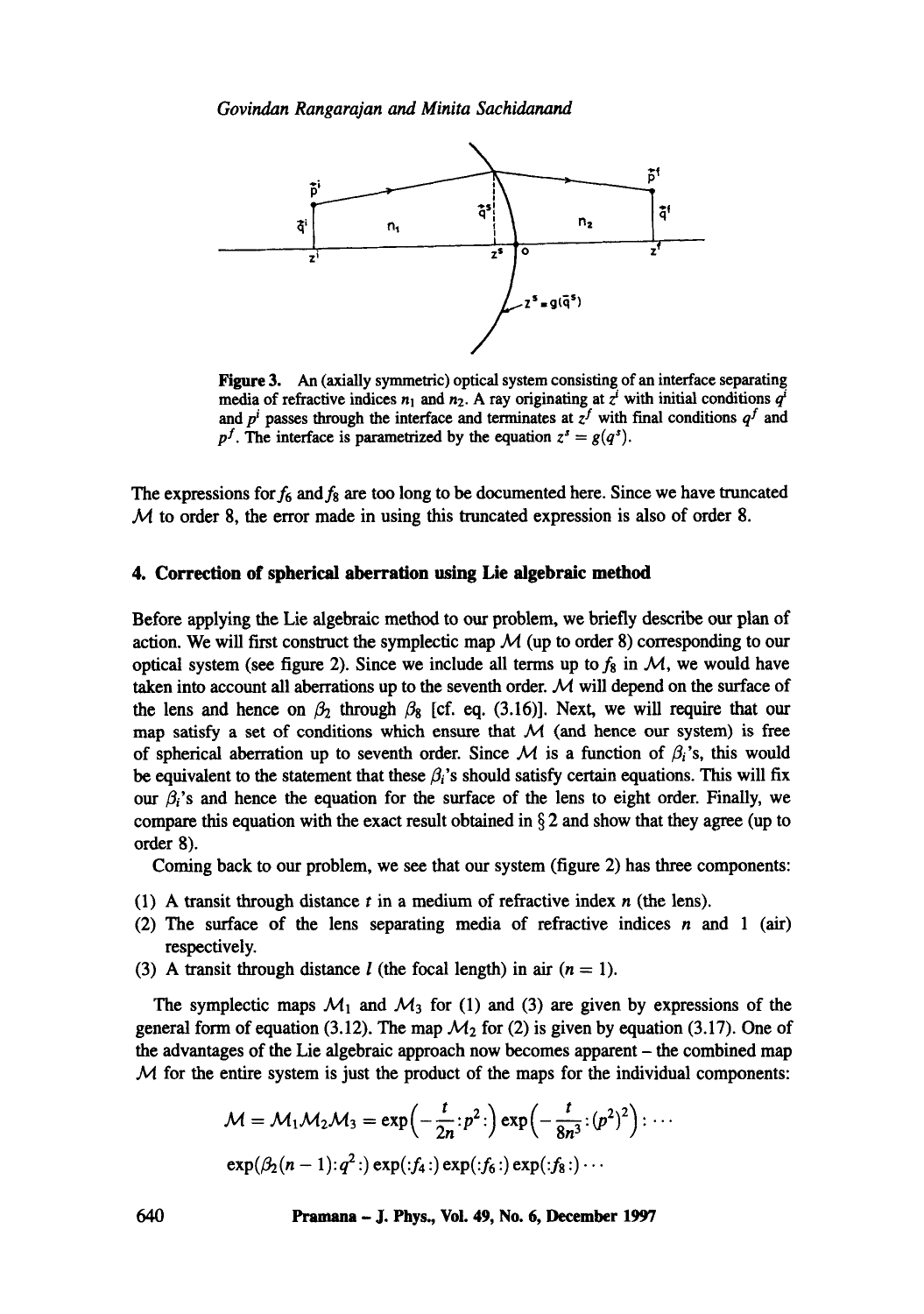*Spherical aberration and its correction* 

$$
\exp\left(-\frac{l}{2} : p^2\right) \exp\left(-\frac{l}{8} : (p^2)^2\right) \exp\left(-\frac{l}{16} : (p^2)^3\right) \exp\left(-\frac{5l}{128} : (p^2)^4\right) \cdots
$$
\n(4.1)

Using Lie algebraic manipulation techniques [5], we recast the symplectic map  $\mathcal M$  into the standard form:

$$
\mathcal{M} = \exp(\cdot g_2 \cdot) \exp(\cdot g_4 \cdot) \exp(\cdot g_6 \cdot) \exp(\cdot g_8 \cdot), \tag{4.2}
$$

where  $g_2$ ,  $g_4$  etc are of the form

$$
g_2 = A_2 p^2 + B_2 p \cdot q + C_2 q^2, \tag{4.3}
$$

$$
g_4 = A_4 (p^2)^2 + B_4 (p \cdot q) p^2 + \cdots, \qquad (4.4)
$$

$$
g_6 = A_6(p^2)^3 + B_6(p \cdot q)(p^2)^2 + \cdots, \qquad (4.5)
$$

$$
g_8 = A_8(p^2)^4 + B_8(p \cdot q)(p^2)^3 + \cdots. \tag{4.6}
$$

Again, the expressions for  $A_2$ ,  $B_2$  etc have been omitted for the sake of brevity. These coefficients depend on l and n. In addition, the coefficients in  $g_2$  (i.e.  $A_2$ ,  $B_2$  and  $C_2$ ) depend on  $\beta_2$ , the coefficients in  $g_4$  on  $\beta_2$  and  $\beta_4$  and so on.

Now we are ready to determine  $\beta_2$ ,  $\beta_4$ ,  $\beta_6$  and  $\beta_8$  appearing in the equation for the surface of the lens [cf. eq. (3.16)]. We know that  $g_2$  in  $M$  represents paraxial optics. In the paraxial approximation, it is clear from figure 2 that we want rays that start out parallel (i.e.  $w^{i} = (q,0)$ ) to come to a focus at a distance *l* along the z-axis (i.e.  $w^f = (0, p)$ . Thus,

$$
\begin{pmatrix} 0 \\ p \end{pmatrix} = e^{g_2} \begin{pmatrix} q \\ 0 \end{pmatrix}.
$$
 (4.7)

Since *l* and *n* in  $g_2$  are already given, this equation fixes the only other free parameter  $\beta_2$ to be

$$
\beta_2 = \frac{1}{2l(1-n)}.\tag{4.8}
$$

We fix  $\beta_4$ ,  $\beta_6$ , and  $\beta_8$  by imposing conditions which ensure that M is free of spherical aberration (up to order 7). As defined earlier, spherical aberration is the phenomenon where a given ray is displaced (in the transverse direction) from the paraxial focus on the  $z$ -axis by an amount dependent only on its arrival angle (i.e.  $p$  in our case).

It can be shown that only the  $(p^2)^2$ ,  $(p^2)^3$ , and  $(p^2)^4$  terms (in g<sub>4</sub>, g<sub>6</sub>, and g<sub>8</sub> respectively) give rise to spherical aberration of orders 3, 5, and 7 respectively. For example, consider the effect of  $(p^2)^2$  term in g<sub>4</sub>:

$$
q^{f} = \exp\left(\frac{A_4(p^2)^2\right)}{q} = q + A_4\left[\left(p^2\right)^2\right], q = q - 4A_4\left(p^2\right)p. \tag{4.9}
$$

Thus,

$$
\delta q = q^f - q = -4A_4(p^2)p. \tag{4.10}
$$

Hence the displacement of the actual arrival point  $q<sup>f</sup>$  from the Gaussian arrival point q depends only on its Gaussian arrival direction p. This is indeed spherical aberration.

**Pramana - J. Phys., Vol. 49, No. 6, December 1997 641**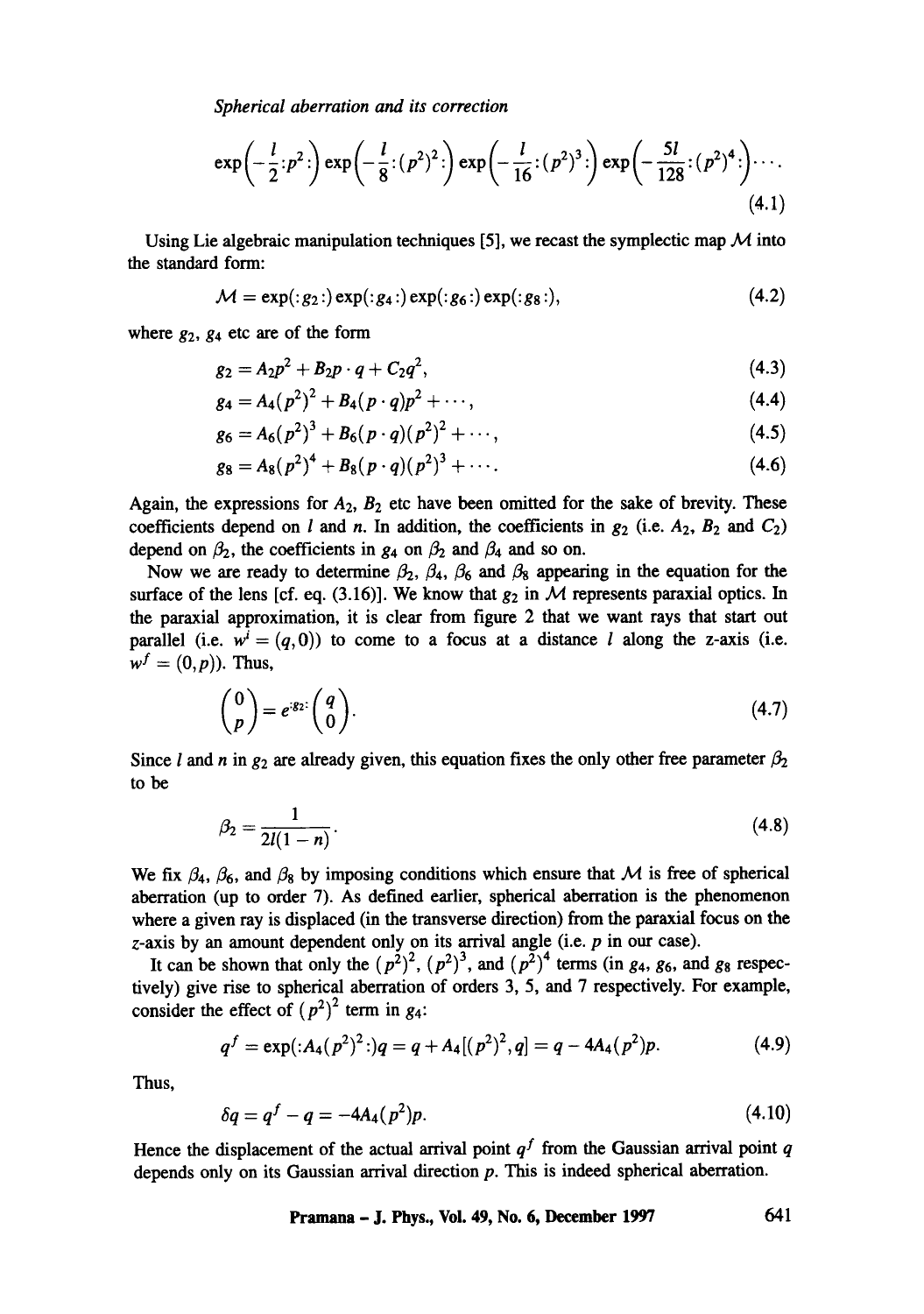Evidently to eliminate spherical aberration we need to make  $\delta q$  zero. In our case, we can eliminate it up to order 7 by setting

$$
A_4 = A_6 = A_8 = 0. \tag{4.11}
$$

We can now solve these equations for  $\beta_4$ ,  $\beta_6$ , and  $\beta_8$  in terms of n and l. The resulting expressions (after some manipulation) are

$$
\beta_4 = \frac{(n+1)}{8l^3(n-1)^2},\tag{4.12}
$$

$$
\beta_6 = -\frac{(n+1)^2}{16l^5(n-1)^3},\tag{4.13}
$$

$$
\beta_8 = \frac{5(n+1)^3}{128l^7(n-1)^4}.
$$
\n(4.14)

Thus we have succeeded in determining the shape of the lens surface such that our imaging system is free of on-axis spherical aberration (to seventh order). In the  $y - z$ plane, this is given by [after substituting the above expressions into eq. (3.16)]

$$
z^{s} = -\frac{y^{2}}{2l(n-1)} + \frac{(n+1)y^{4}}{8l^{3}(n-1)^{2}} - \frac{(n+1)^{2}y^{6}}{16l^{5}(n-1)^{3}} + \frac{5(n+1)^{3}y^{8}}{128l^{7}(n-1)^{4}}.
$$
 (4.15)

We see that this agrees exactly with the equation obtained in  $\S 2$  [cf. eq. (2.3)] up to the calculated order.

#### **5. Conclusion**

In this paper, we discussed the problem of eliminating on-axis spherical aberration from a point-to-point imaging system. We solved the problem using three methods—direct application of Fermat's principle, ray tracing method, and Lie algebraic method. The results were shown to agree. A direct application of Fermat's principle, even though it gives the exact result in this particular case, is not possible for most optical systems. In contrast, Lie algebraic methods can be applied to a wide variety of optical systems. In particular, they can be applied to systems with no particular symmetry and systems with alignment and positioning errors. They can also be used to analyse graded index systems. All this is possible because the mapping from initial to final conditions in any optical system can be shown [3] to be a symplectic mapping. And symplectic maps can be analysed very efficiently using Lie algebraic methods. In fact, Lie algebraic methods have applications in other fields also [7-10].

# **Acknowledgements**

The authors would like to thank Prof. Alex Dragt for helpful discussions. This work was supported in part by the Department of Science and Technology, Research Grant No. SP/S2/K-28/96.

**642 Pramana - J. Phys., Vol. 49, No. 6, December 1997**